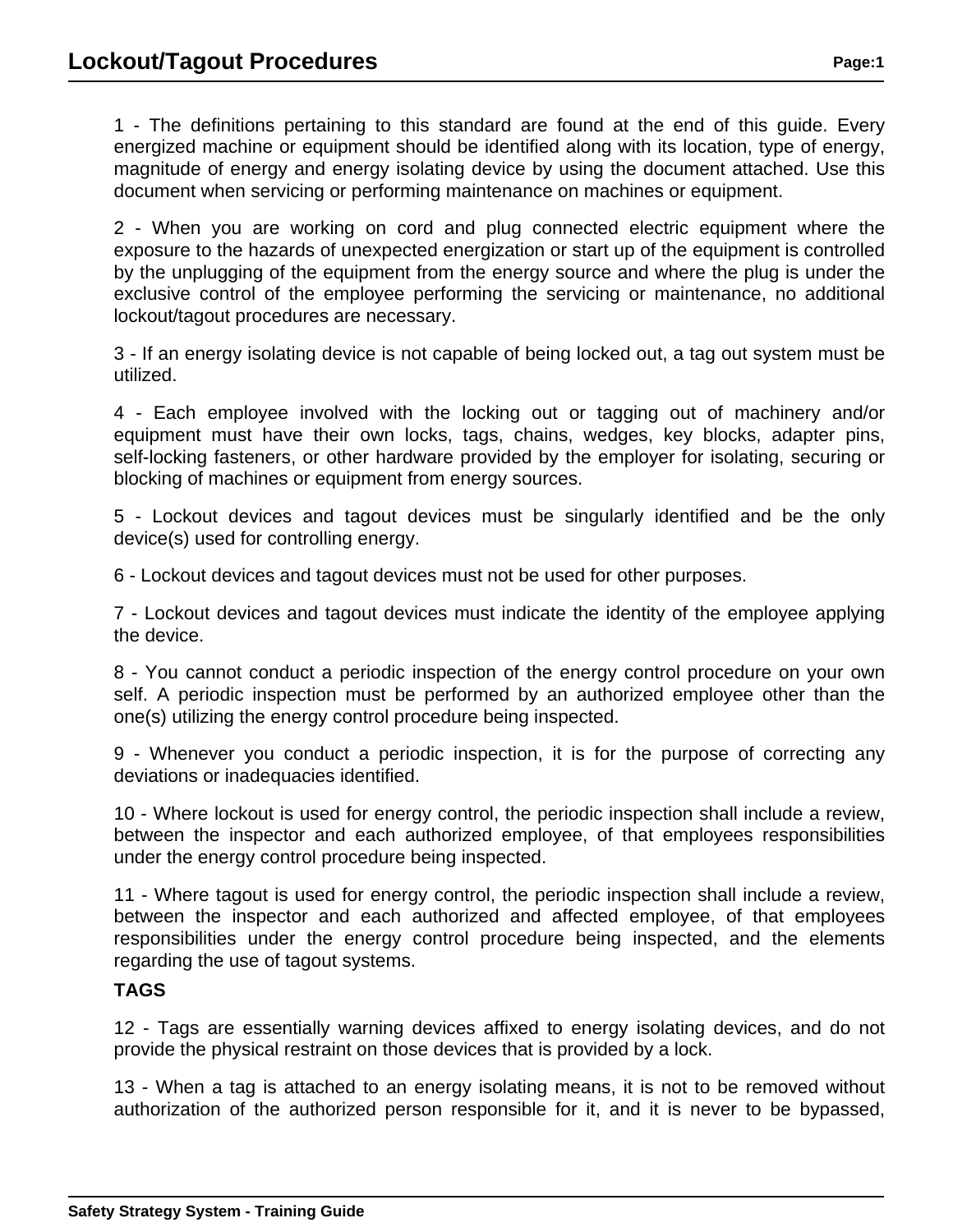ignored, or otherwise defeated.

14 - Tags must be legible and understandable to all authorized employees, affected employees, and all other employee whose work operations are or may be in the area, in order to be effective.

15 - Tags and their means of attachment must be made of materials which will withstand the environmental conditions encountered in the workplace.

16 - Tags must be securely attached to energy isolating devices so that they cannot be inadvertently or accidentally detached during use.

## **LOCKOUT/TAGOUT**

17 - Lockout or tagout shall be performed only by the authorized employees who are performing the servicing or maintenance.

18 - Affected employees must be notified by the employer or authorized employee of the application and removal of lockout devices or tagout devices. Notification must be given before the controls are applied, and after they are removed from the machine or equipment.

### **THE APPLICATION OF ENERGY CONTROL (LOCKOUT OR TAGOUT) MUST INCLUDE THE FOLLOWING ELEMENTS AND BE DONE IN THE FOLLOWING SEQUENCE:**

19 - Before an authorized or affected employee turns off a machine or equipment, the authorized employee shall have knowledge of the type and magnitude of the energy, the hazards of the energy to be controlled, and the method or means to control the energy.

20 - The machine or equipment must be turned off or shut down using the procedures established for the machine or equipment. An orderly shutdown must be utilized to avoid any additional or increased hazard(s) to employees as a result of the equipment stoppage.

21 - All energy isolating devices that are needed to control the energy to the machine or equipment must be physically located and operated in such a manner as to isolate the machine or equipment from the energy source(s).

22 - Lockout or tagout devices shall be affixed to each energy isolating device by authorized employees.

(A) Lockout devices, where used, must be affixed in a manner that will hold the energy isolating devices in a safe or off position.

(B) Tagout devices, where used, must be affixed in such a manner as will clearly indicate that the operation or movement of energy isolating devices from the safe or off position is prohibited.

- Where tagout devices are used with energy isolating devices designed with the capability of being locked, the tag attachment must be fastened at the same point at which the lock would have been attached.
- Where a tag cannot be affixed directly to the energy isolating device, the tag shall be located as close as safely possible to the device, in a position that will be immediately obvious to anyone attempting to operate the device.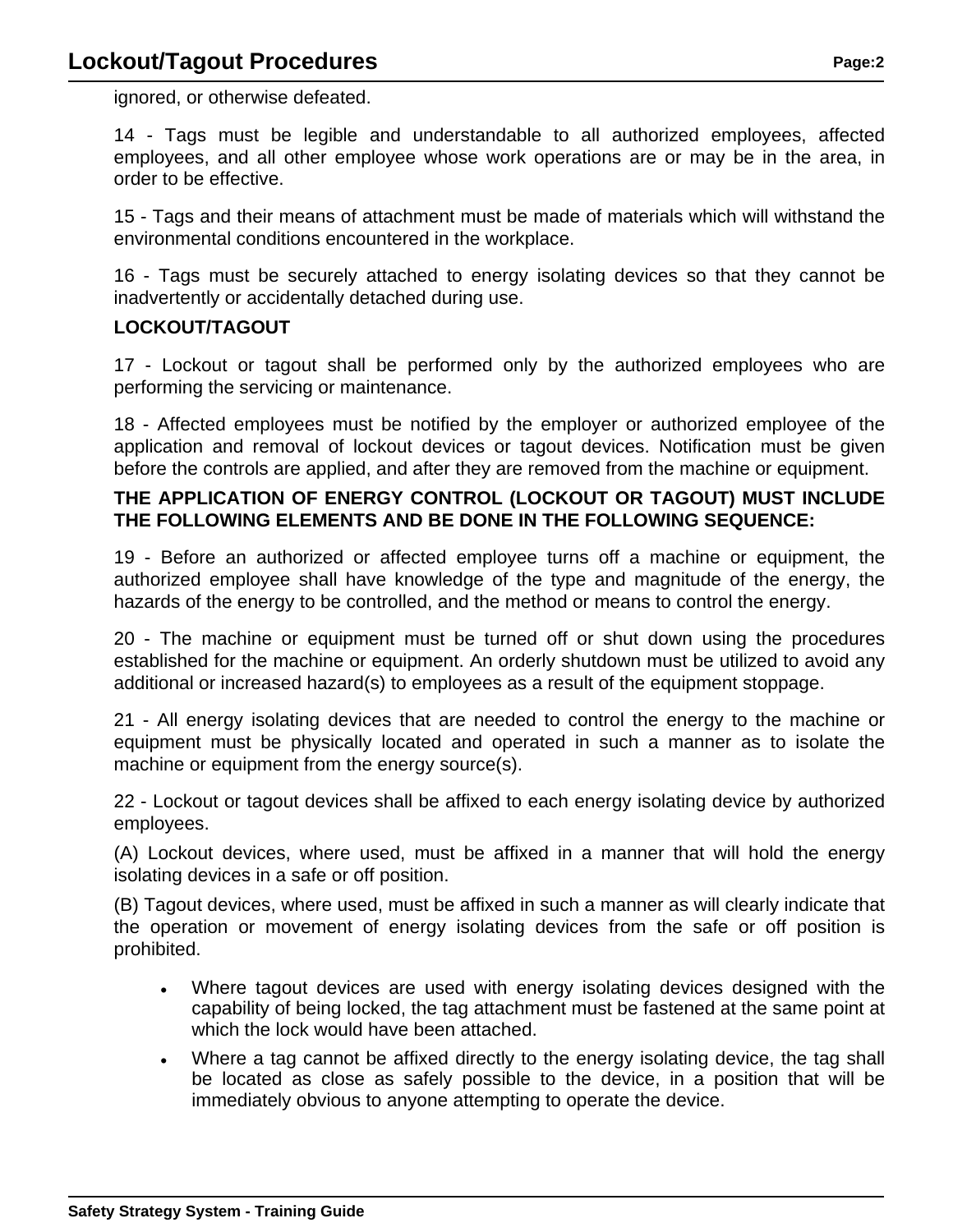# **Lockout/Tagout Procedures Page:3 Page:3**

23 - Following the application of lockout or tagout devices to energy isolating devices, all potentially hazardous stored or residual energy must be relieved, disconnected, restrained, and otherwise rendered safe.

24 - If there is a possibility of reaccumulation of stored energy to a hazardous level, verification of isolation must be continued until the servicing or maintenance is completed, or until the possibility of such accumulation no longer exits.

25 - Prior to starting work on machines or equipment that have been locked out or tagged out, the authorized employee must verify that isolation and deenergization of the machine or equipment have been accomplished.

26 - Before lockout or tagout devices are removed and energy is restored to the machine or equip ment, procedures must be followed and actions taken by the authorized employee(s) to ensure the following:

- The work area must be inspected to ensure that nonessential items have been removed and to ensure that machine or equipment components are operationally intact.
- The work area must be checked to ensure that all employees have been safely positioned or removed.
- Affected employees must be notified that the lockout or tagout devices have been removed before the lockout or tagout devices are removed and before machines or equipment are energized.

27 - Each lockout or tagout device must be removed from each energy isolating device by the employee who applied the device, except:

(A) When the authorized employee who applied the lockout or tagout device is not available to remove it and verification is made by the employer that the authorized employee who applied the device is not at the facility; and

(B) all reasonable efforts to contact the authorized employee to inform him/her that his/her lock out or tagout device has been removed; and

(C) that the authorized employee has this knowledge before he/she resumes work at that facility.

## **TESTING OR POSITIONING OF MACHINES, EQUIPMENT OR COMPONENTS THEREOF:**

28 - In situations in which lockout or tagout devices must be temporarily removed from the energy isolating device and the machine or equipment energized to test or position the machine, equip ment or component thereof, the following sequence of actions must be followed:

- Clear the machine or equipment of tools and materials that are nonessential.
- Remove employees from the machine or equipment area to a safe position.
- Remove the lockout or tagout devices, advising the affected employees that they are removed.
- Energize and proceed with testing or positioning.